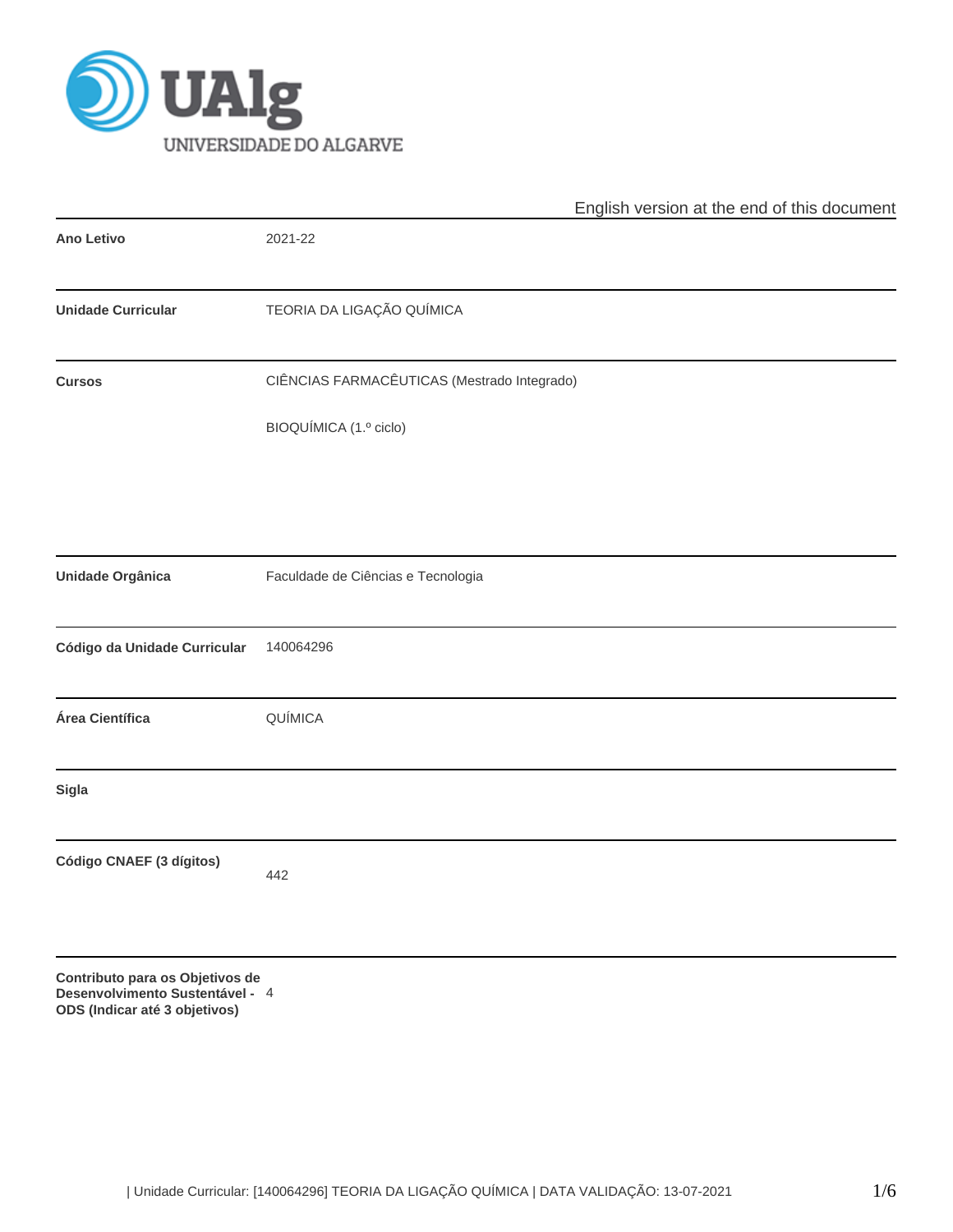

**Línguas de Aprendizagem**

Português

# **Modalidade de ensino**

Presencial. No entanto, poderá ser adotada outra modalidade de ensino que venha a ser determinada pelos órgãos de gestão da Universidade do Algarve.

**Docente Responsável** João Paulo Gil Lourenço

| <b>I DOCENTE</b>                   | <b>TIPO DE AULA   TURMAS</b> |                                   | <b>TOTAL HORAS DE CONTACTO (*)</b> |
|------------------------------------|------------------------------|-----------------------------------|------------------------------------|
| João Paulo Gil Lourenco            | PL: T: TP                    |                                   | 28T; 58.5TP; 63PL                  |
| L Carolina Maria Apolinário do Rio | ΡI                           | PL <sub>3</sub> : PL <sub>4</sub> | 42PL                               |

\* Para turmas lecionadas conjuntamente, apenas é contabilizada a carga horária de uma delas.

| ANO | <b>PERIODO DE FUNCIONAMENTO*</b> | <b>HORAS DE CONTACTO</b> | <b>HORAS TOTAIS DE TRABALHO</b> | <b>ECTS</b> |
|-----|----------------------------------|--------------------------|---------------------------------|-------------|
|     |                                  | 28T: 19.5TP: 21PL        | 156                             |             |

\* A-Anual;S-Semestral;Q-Quadrimestral;T-Trimestral

## **Precedências**

Sem precedências

# **Conhecimentos Prévios recomendados**

Conhecimentos básicos de química ao nível do 12º ano do ensino secundário.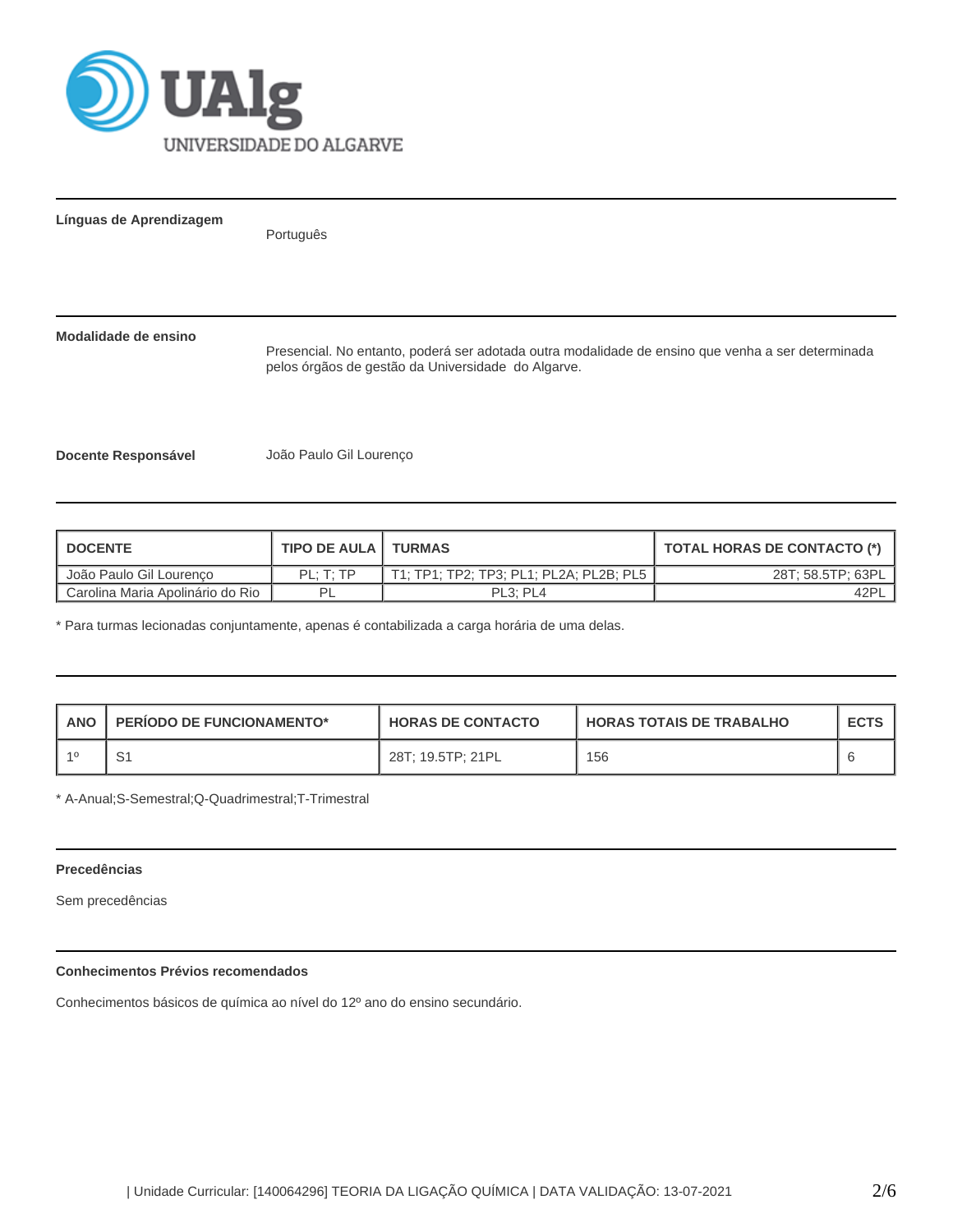

## **Objetivos de aprendizagem (conhecimentos, aptidões e competências)**

O aluno deverá ser capaz de prever as propriedades de um átomo, avaliar as implicações destas propriedades na ligação química e utilizar diferentes abordagens para descrever os diversos tipos de ligação química. Deve ainda ser capaz de estimar a geometria de uma molécula e compreender as implicações das forças intermoleculares na propriedades e estados físicos da matéria. Deverá, também, saber trabalhar num laboratório de Química e elaborar um relatório.

#### **Conteúdos programáticos**

- 1. Primórdios da mecânica quântica.
- 2. Quantificação da energia e funções de onda.
- 3. O átomo de hidrogénio e orbitais atómicas.
- 4. Átomos polielectrónicos.
- 5. Periodicidade das propriedades atómicas.
- 6. Teoria da ligação de valência.
- 7. Teoria das orbitais moleculares.
- 8. Ligação química em sólidos cristalinos: Ligação iónica e teoria das bandas em metais.
- 9. Forças intermoleculares.

10. Trabalho no laboratório de química: segurança, operações elementares e apresentação dos resultados (a desenvolver na componente laboratorial).

## **Metodologias de ensino (avaliação incluída)**

As aulas teóricas são expositivas, incluindo exemplos ilustrativos de aplicação dos conceitos. Os alunos são incentivados a participar activamente nestas aulas, colocando questões e discutindo os temas abordados.

Nas aulas teórico-práticas são resolvidos exercícios que ilustram os conceitos abordados nas aulas teóricas. Os alunos são encorajados a resolverem por si próprios os exercícios.

No início das aulas laboratoriais, as dúvidas sobre o enquadramento teórico e o procedimento experimental são esclarecidas. No final da aula, os alunos redigem um relatório do trabalho efectuado. A avaliação desta componente (20 % da classificação final) inclui o relatório, o desempenho laboratorial e a preparação prévia. Pode ser efectuado um teste no início da aula de modo a avaliar a preparação efectuada.

A componente teórica é avaliada por exame (80% da classificação final). Os exames serão realizados de acordo com as determinações dos órgãos de gestão da Universidade do Algarve em vigor.

#### **Bibliografia principal**

A. Romão Dias, Ligação Química, 3ª Ed., IST Press, Lisboa, 2016 .

- P. Atkins, J. De Paula Elements of Physical Chemistry, 4th Ed., Oxford University Press, Oxford, 2006.
- R. Chang, Química, 8ª Ed., McGraw-Hill, 2005.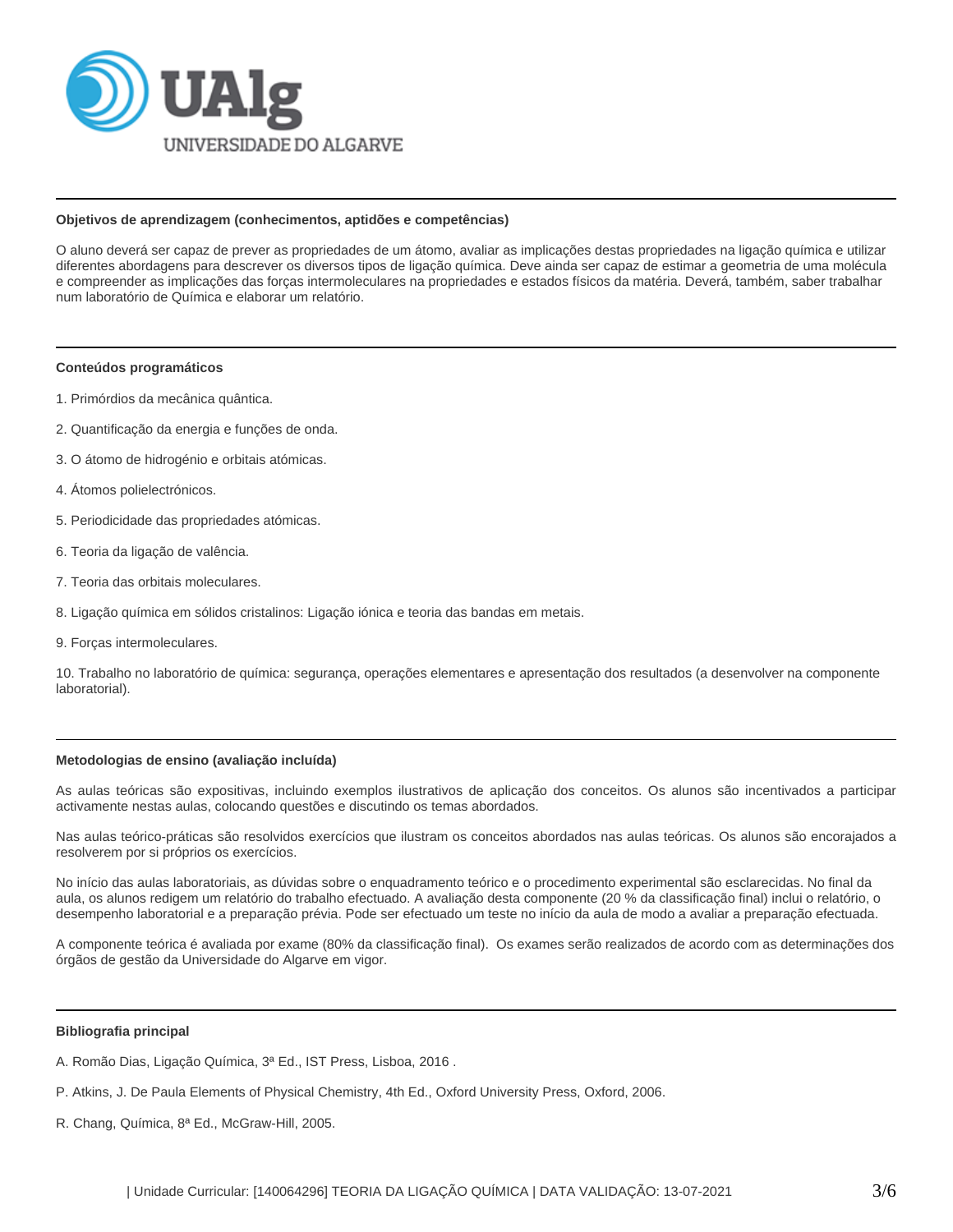

| <b>Academic Year</b>                                                                                   | 2021-22                                                                          |
|--------------------------------------------------------------------------------------------------------|----------------------------------------------------------------------------------|
| <b>Course unit</b>                                                                                     | CHEMICAL BONDING THEORY                                                          |
| <b>Courses</b>                                                                                         | PHARMACEUTICAL SCIENCES (Integrated Master's)<br><b>BIOCHEMISTRY</b> (1st Cycle) |
| <b>Faculty / School</b>                                                                                | FACULTY OF SCIENCES AND TECHNOLOGY                                               |
| <b>Main Scientific Area</b>                                                                            |                                                                                  |
| Acronym                                                                                                |                                                                                  |
| <b>CNAEF</b> code (3 digits)                                                                           | 442                                                                              |
| <b>Contribution to Sustainable</b><br><b>Development Goals - SGD</b><br>(Designate up to 3 objectives) | 4                                                                                |
| Language of instruction                                                                                | Portuguese                                                                       |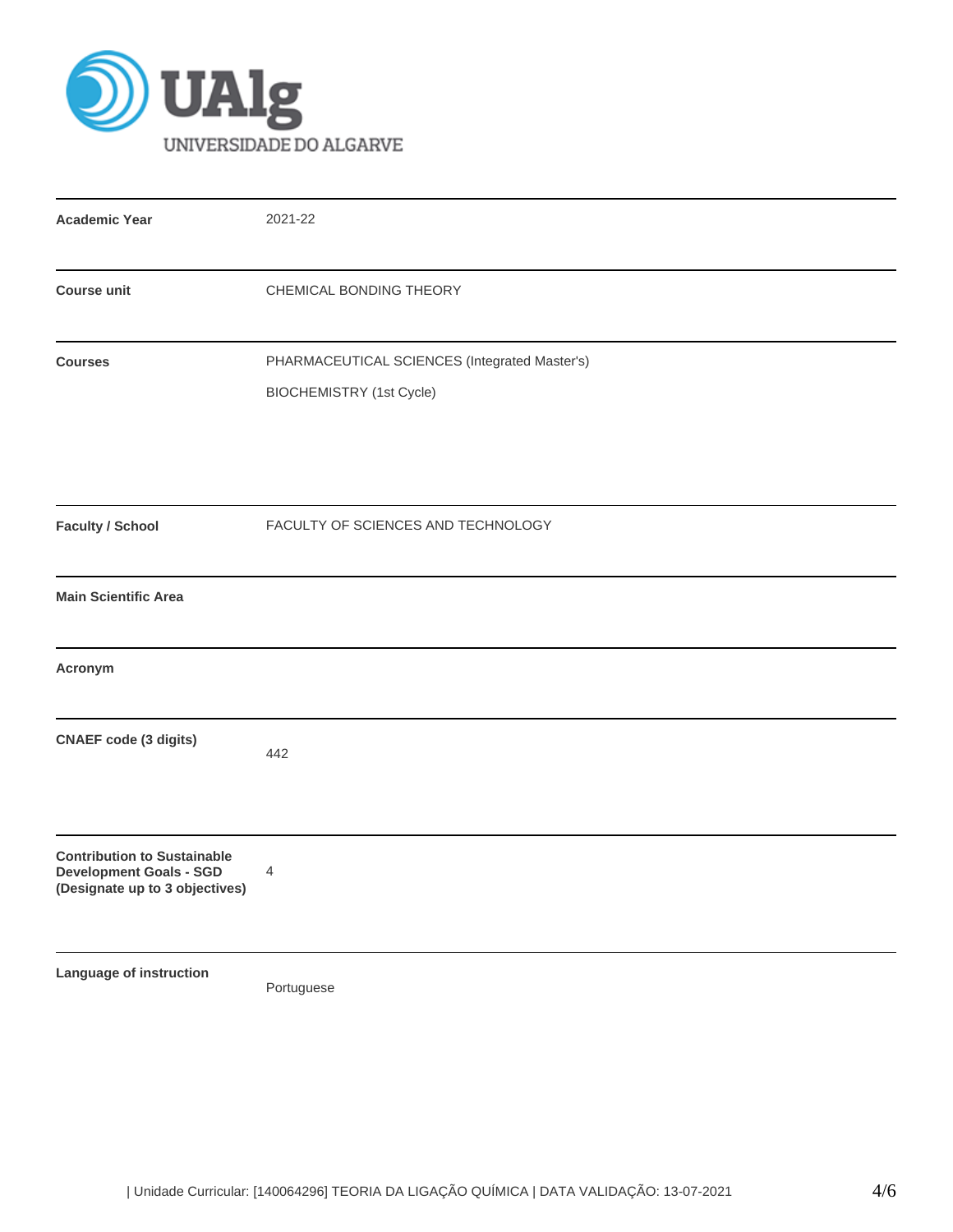

**Teaching/Learning modality**

Presential. Nevertheless, other teaching modality decided by the Rector may be implemented.

**Coordinating teacher** João Paulo Gil Lourenço

| <b>Teaching staff</b>            | Type       | <b>Classes</b>                          | Hours (*)         |
|----------------------------------|------------|-----------------------------------------|-------------------|
| João Paulo Gil Lourenco          | PI · T· TP | T1; TP1; TP2; TP3; PL1; PL2A; PL2B; PL5 | 28T; 58.5TP; 63PL |
| Carolina Maria Apolinário do Rio | PI         | PL <sub>3</sub> : PL <sub>4</sub>       | 42PL              |

\* For classes taught jointly, it is only accounted the workload of one.

| Con<br><b>si i ire</b><br>$ -$ |   |     | ורז | T.C |    |    |    |    | Total     |
|--------------------------------|---|-----|-----|-----|----|----|----|----|-----------|
|                                | ~ | . . | ll2 | ''  | ШΟ | IІ | НΟ | IЮ | AEC<br>эt |

T - Theoretical; TP - Theoretical and practical ; PL - Practical and laboratorial; TC - Field Work; S - Seminar; E - Training; OT - Tutorial; O - Other

## **Pre-requisites**

no pre-requisites

## **Prior knowledge and skills**

Knowledge of basic chemistry concepts at the level of 12th grade

## **The students intended learning outcomes (knowledge, skills and competences)**

At the end of the course, students should be able to predict the properties of an atom, understand the implications of those properties on chemical bonding and use different approaches to describe the different types of chemical bonding. Additionally, students should also be able to estimate the geometry of a molecule and understand the implications of molecular forces on properties and physical states of matter. Skills in chemistry laboratory work and writing a report are also expected to be developed.